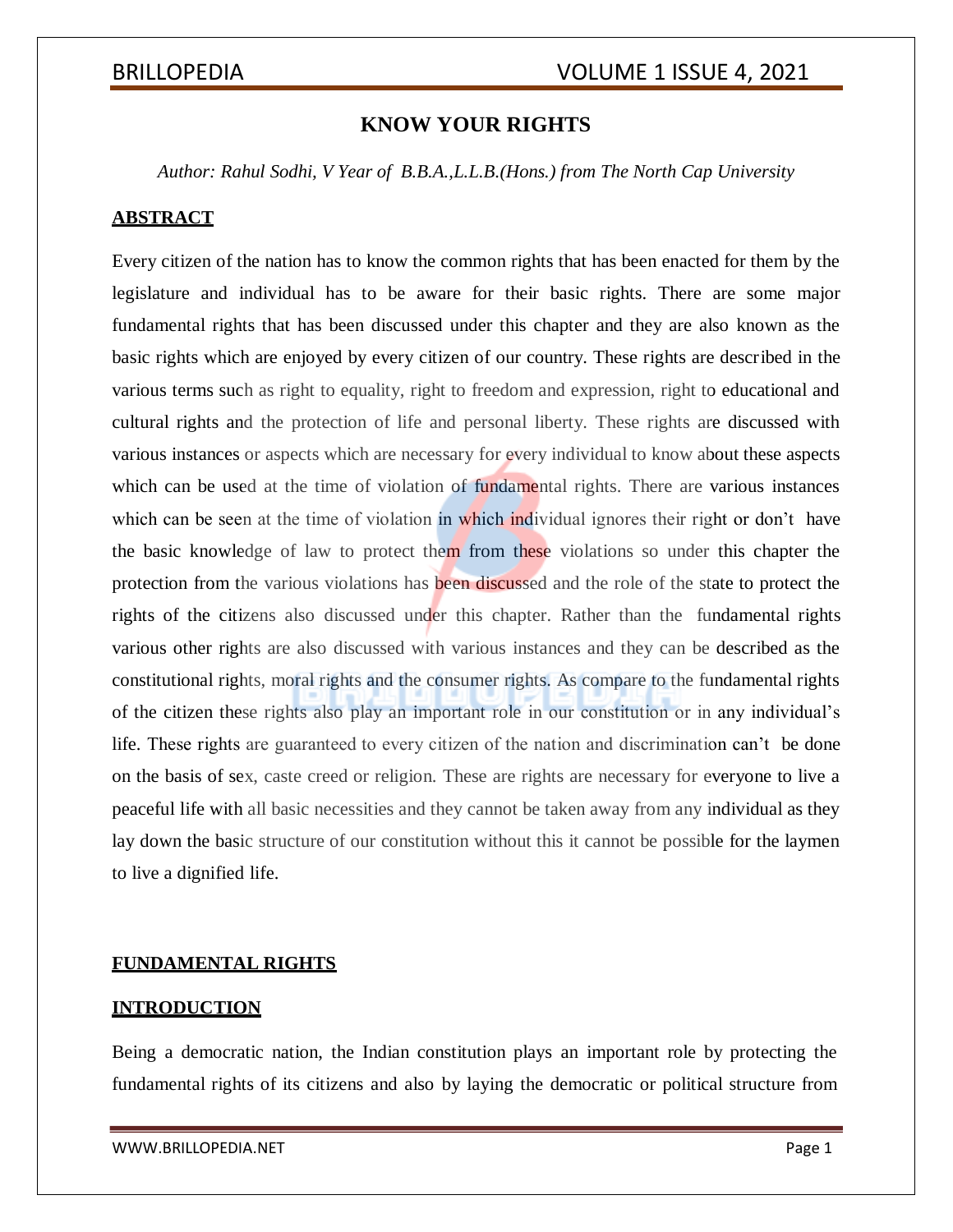which the people are governed. The enactment of laws in their respective jurisdictions can be done by their parliament and state legislatures. The power that has been given to them is not absolute in nature but also the constitution vest in the judiciary. If a law is made by the parliament or by the state legislature and it is violating any provision of the constitution then Supreme Court has the power to declare the law as invalid. The realization of justice has been based on the rules and regulations or the law that has been amended for the benefits of the citizens of our country. The justice realization depends upon the quality of the legal system that has been accommodated and the quality of the system is measured through the fairness of the laws and with respect for human rights. Supreme Court protects the fundamental rights of the citizens when the legislative body fails to perform its duties. India has been committed to the rule of law as it does not differentiates the promotion of human rights and right to life and liberty is the most necessary rights among the other human rights because existence and protection of life are at the precedent condition for the enjoyment of other human rights. These rights are so much necessary even at the time of emergency they cannot be suspended.

Among the other rights these rights are the most important ones, Right to life and liberty is a fundamental right as no one can take away this right except the state and the procedure that has been established by the law. It has been said that no one can violates the fundamental right, if it will be violated then Supreme Court is the guardian of the rights as our rights will be protected by the court but in the criminal law there have been some instances when the accused faced the risk of losing his personal liberty at the various stages. At the beginning of the stage it has been clarified that the accused loses his personal liberty where the arrest is made by the police in pursuant of registration of FIR against him. As soon as the FIR has been lodged against the person in any matter the first action that has been done by the police officials is of arrest, at this stage the personal liberty of the person has been taken away. At another stage when the arrest has been made and the accused have to be represented in the court within the twenty four hours of the arrest and the bail has been denied by the court because of the continuance of the investigation at this stage when the assurance has been given by the counsel, the accused will give all the information and will not leave the state then also court denies the bail then the personal liberty has been taken away. In the last stage when the personal liberty has been taken away when the suspension of the sentence and the bail has been denied by the court after the conviction in a pending appeal. The Indian constitution constitutes the magna carta of individual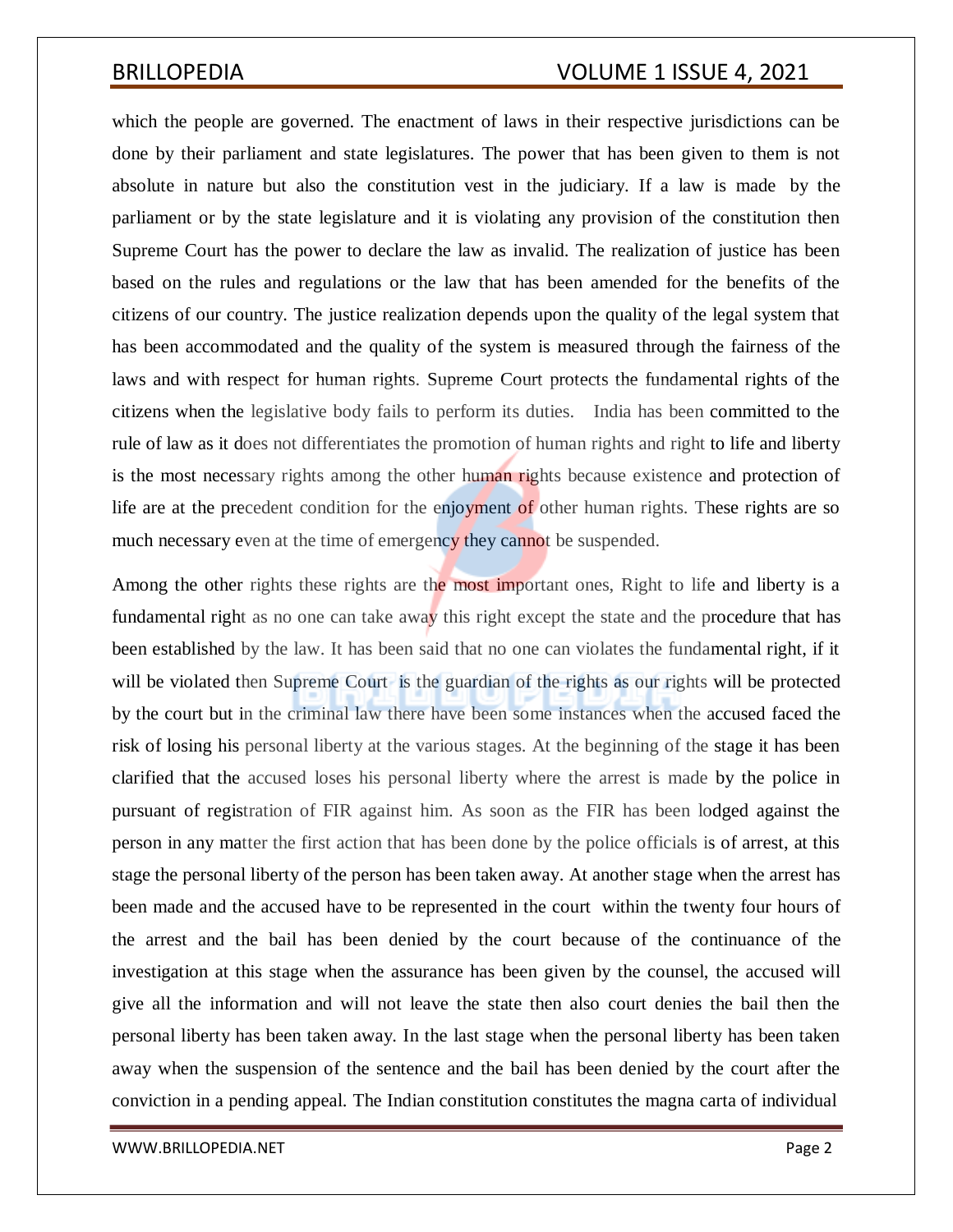rights and liberty or freedom. The rights which have been enforced by our constitution are known as the fundamental rights and there are the various rights that have been not a part of Part III of the constitution and differentiate as the constitutional rights. The rights which have been described as fundamental rights are the right to equality, right to liberty, right to freedom, right to cultural and educational rights etc.

## **RIGHT TO EQUALITY**

The doctrine of equality is the most important element under the fundamental right of our constitution and also for the legal system, being a democratic country it is very important to know about the basic structure relating to the right to equality. As our country is more titled towards the socialist system so this right applies to both citizens and non-citizens who are residing here. All the necessary steps relating to the protection of the rights of all the individuals whether they are from undeveloped cities or from backward society or they are lacking from education these things have been taken care off by our legislation and in relation with these instances the right has been protected. The Part III of the Indian constitution guarantees the fundamental rights relating to sex, caste, religion or gender and they are known as the basic fundamental rights. Under this right two points have been focused as stated that an individual right to equality before the law or equal protection of the law has been guaranteed under this article. It does not mean if the equality has been guaranteed under this article so it will outright the equality among the individuals which impractically to accomplish at that extent.

The famous author Dr. Jennings has stated in their definition about equality and he has mentioned that equality before the law among the individuals only be applied when the law is ought to be equivalent and will be applied similarly among the individuals. The basic meaning of this definition is that if the person has a privilege to sue anybody then he can also be sued for the same instance or any other crime he has done and this will be applied to all the individuals in our country hence it will be same for all the residents and there will be no discrimination can be done among the persons relating to caste, sex, race, religion or any political impact. As we know the equality before the law is a similar part of the rule of law that has been given by the famous jurist author dicey. It has stated in its rule of law that no men should be exempted from rules and regulations of law that have been given by the legislators and everyone has to follow each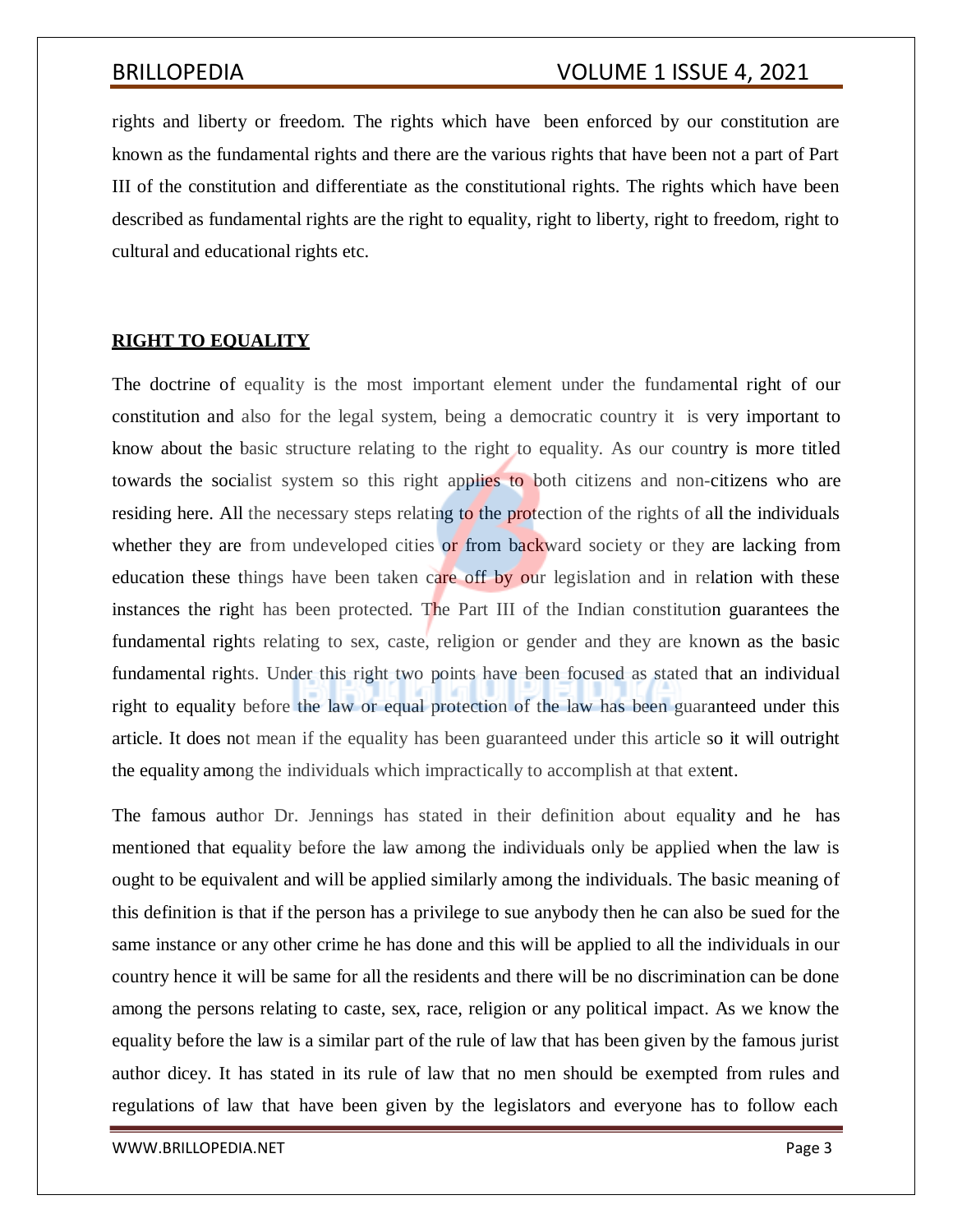individual under the same rule of law and no one will be exempted from that rule of law. The dicey has given the three rules relating to the rule of law and under these three only two rules are applicable for the Indian laws and are similar to the rule of equality. It has been stated under the first rule about the absence of arbitrary power as it says under no instance the use of the power can overshadow the supremacy of law and the person will be punished which means that except for the breach of law or rules and regulations that has been defined by the legislators the person cannot be punished.

Equality before the law is another rule that has been stated by dicey and it is also similar to article 14 which talks about equality. It has been stated under this rule of law that it will apply to all the sections of the society no one will be exempted and everyone should follow the ordinary rules that have been drafted by the legislation. There are various exceptions that have to be dealt with under this article as equality before the law does not means that powers that are given to the public authorities are similar to the private citizens of the nation for an instance suppose that a police officer can arrest an individual for breaching the law but a private individual cannot arrest anybody. This instance cannot be considered as an infringement of law because these things are categorized by the courts in the various judgments. But it does not mean that public officers cannot be arrested they can be, but through the medium of court. The rule of the law has also been categorized by the various classes as for a military individual there are the military laws or for a medical person they work according to the rules of the medical council of India.

There are also exceptions for the president and State governors as they cannot be liable to any court it has been stated under article  $361<sup>1</sup>$  of the constitution. It has been also noticed that the powers that have been conferred to the statutory bodies in India are wide at the discretionary extent and the powers that have been given on the name of ministers and other executive bodies are being misused on the name of these ministers and other executive bodies. Even the conduct of these certain individuals has been seen in the society and also administered by unique guidelines which were laid out by their professions such as legal counsellors, medical attendants and much more. These specific categories of people dealt with the special instances rather than common individuals or residents. Mentioning about equality under the constitution it has been seen in the various instances the women have faced gender inequality whether in marital homes

<sup>1</sup> Article 361 of Indian Constitution: Protection of President and Governors and Rajpramukhs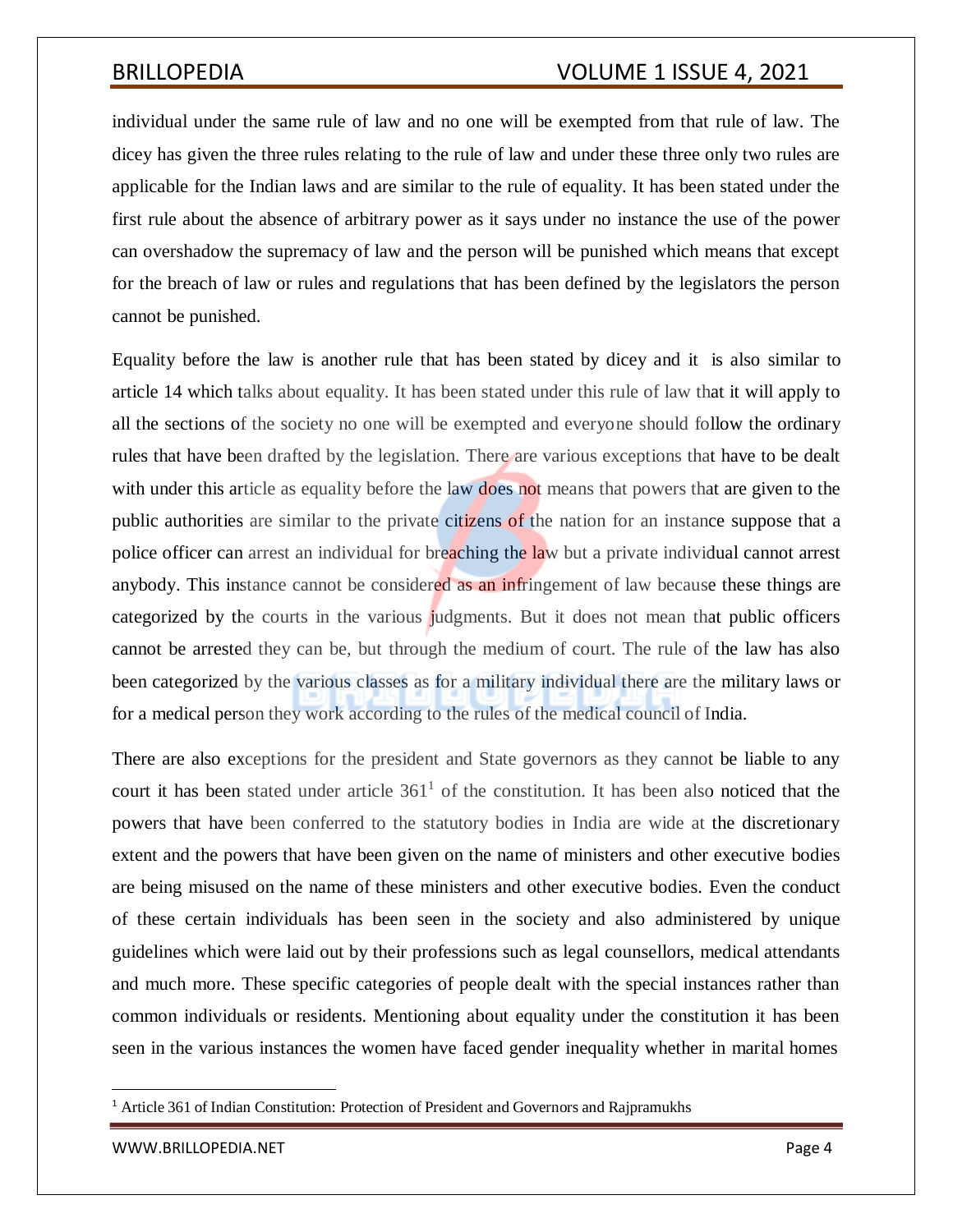or at their workplace so after seeing the various instances relating to the inequality for women after the judicial decision of **R.S Singh Vs State of Punjab** <sup>2</sup> and after the reading of Anuj Garg it has been shown that various unfair decisions have been given by the court.

After R.S Singh decision the law that has been enforced by the legislators for the protection of women by enacting the Domestic violence act, 2005 which focuses upon the protection of women and various instances have been covered under this act. But instantly after the enactment it was challenged under the court of law and the question was raised against it that it only benefits the women and it will be discrimination against those men who will be falsely charged by women as they will be punished under this act because no protection was given under this act. Then it has been stated by the court that there are some provisions are given and some amendments have to be done which will be protecting men also for the wrongdoing act by women.

## **ARTICLE 21: PROTECTION OF LIFE AND PERSONAL LIBERTY**

*"*No person shall be deprived of his life or personal liberty except according to procedure established by law<sup>3</sup>". The motive of article 21 is to prevent the invading of personal liberty and dignity of an individual except to the procedure that has been established by the law. This right is so much necessary for the citizens for their existence and without this they cannot live as human beings. All the aspects of life which makes the person's life complete have been included under this right. This article has given the widest interpretation through many judgments as compared to the other articles or the other fundamental rights. It includes many other rights of the citizen like privacy has been included under this article as there are so many rights which have been included under this article as without these rights the person's life is unworthy as these are the basic rights which are essential and unavoidable. It have been clarified that this right is provided against the state only as for example if an act of the individual invades someone privacy or liberty then such violation would be fall under article 21 and the remedy would be provided under article 226 of the constitution or under the general law that has been established by the constitution.

<sup>2</sup> AIR 1972 PH 110

<sup>&</sup>lt;sup>3</sup> Article 21 of Indian Constitution.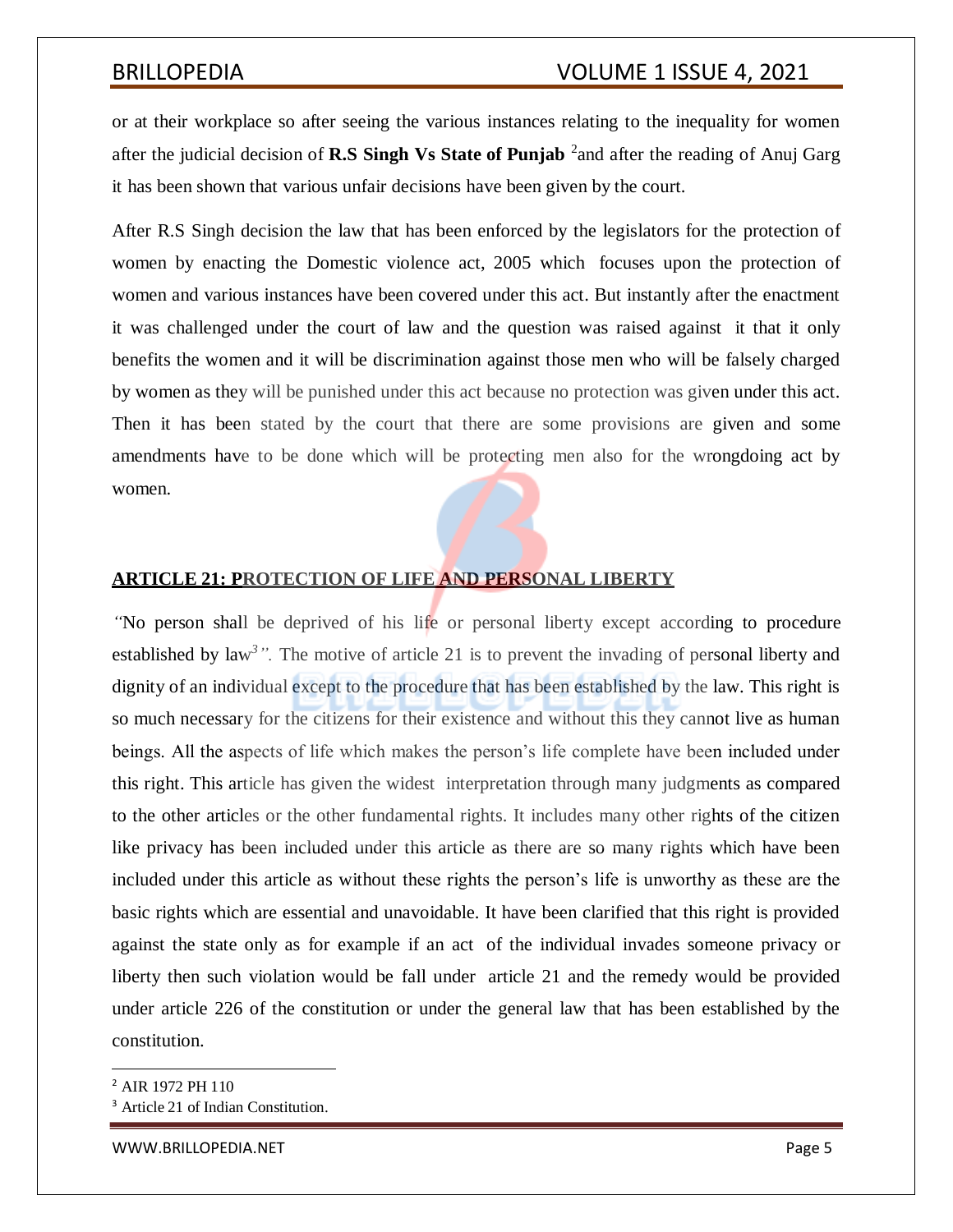This article includes both the citizens and non-citizens of the country. According to constitutional provisions those individuals who come merely as a tourist that personal liberty or the protection of life will be covered under these provisions. They also have rights in the country. The traditional interpretation of article 21 that has been given by the Supreme Court in the case of **A.K Gopalan V. Union of India**<sup>4</sup> was that the procedure established by the law can deprive a person of his right to life. At the earlier stage the understanding of this provision was narrower and procedural. It has to be demonstrated by the state that the interference of the individual is accorded with the procedure and laid down by properly enacted law or not. It did not matter that the law was just and fair. In the present case the guarantee for the due process of law that has been declined with the substantive content. There are various dimensions that has been covered under article 21 <sup>5</sup> are as follows

## ● **Right to live with human dignity**

An Individual's life is connected with human dignity and having own jurisprudential value related to the constitutional framework is a fundamental right. Dignity refers to the individual honor and its own merits for the life. In common it is used for the protection of the status and honor of the individual, without honor and self-respect person cannot live in society. Everyone has their value and respect in society and they are living for that only. It attaches with the behavior and role of the individual that he plays to live his dignified life. It has always conveyed with deserving of respect and honor of the individuals. It is closely connected with contemporary society relating to the honor of the person or group. In constitutional framework it is used in the preamble as it means to assure the dignity of the individual with the integrity of the nation. It is attached to the integrity of an individual when he does not enjoy the rights and dignity does not exist at all. It can be said that the dignity of the citizen can be ensured when every individual of the society has a feeling that he or she is a respectable member and no one can harass and insult him or her on the basis of caste, creed, sex and status. It is protecting the civil, political and social rights of the individual so that the individual cannot be discriminated against the society in any manner. He has all the rights to live with their value and self-owned place that he has made

<sup>4</sup> AIR 1950 SC 27

<sup>5</sup> *Id*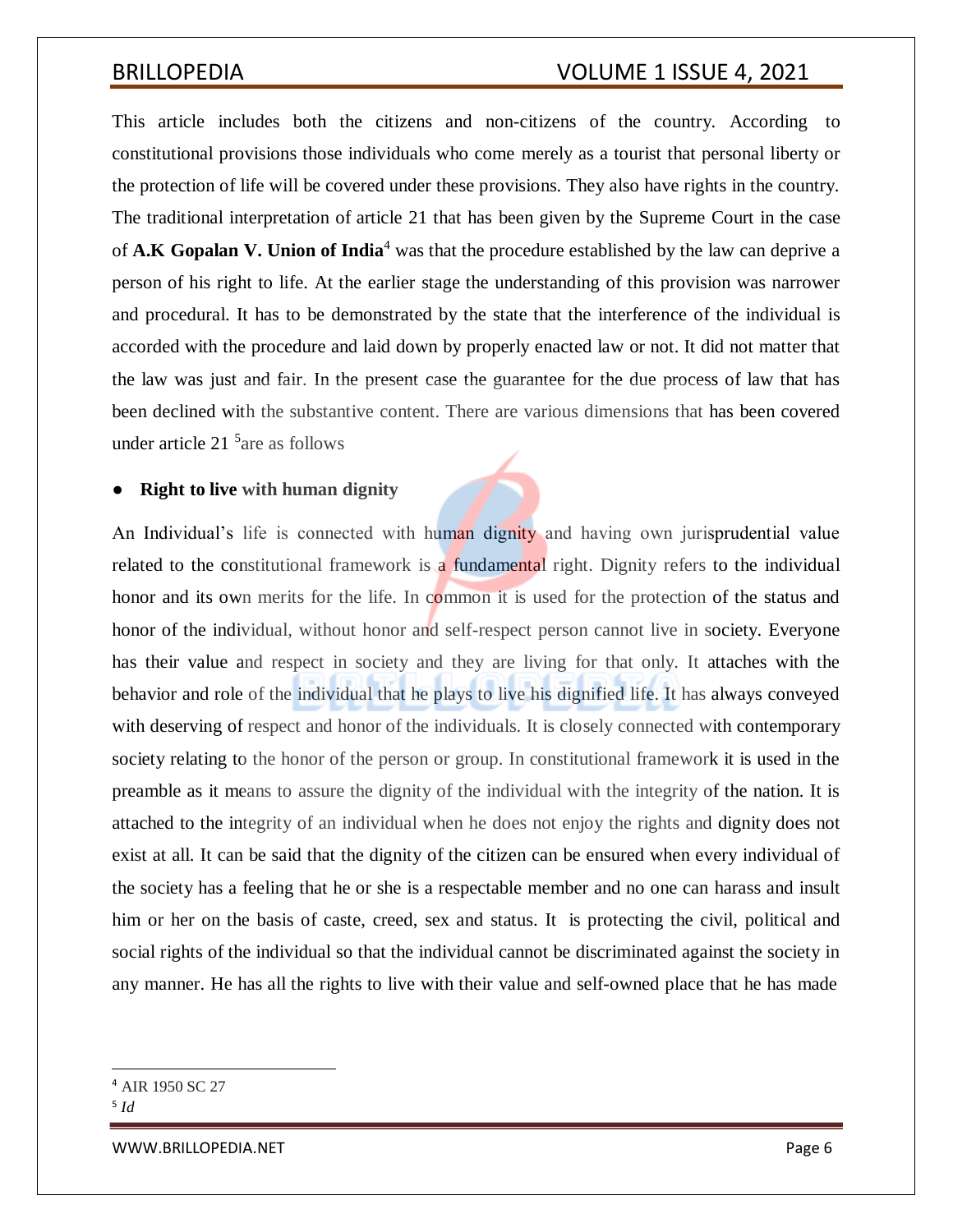for him in society. In **Maenka Gandhi vs. Union of India** <sup>6</sup> the decision of the seven judge bench overruled Gopalan's case and this case becomes the starting point for the evolution of law which related to the judicial intervention for the individual human rights cases and under this case the court was also laid down the principle for depriving the right to life of an individual must be fair and reasonable and it has to be according to the procedure that has been established by law. The right to life is the most valuable fundamental right of the citizen and it has been also stated by the court of law that this right has its inherent jurisdiction over all aspects of life and has its different norms to protect the right to life and live with dignity. This right also denotes the significance of human existence and is widely known as the highest fundamental rights. The obligation has been imposed by article 21 to safeguard the right to life of every person and preservation of human life at the paramount importance. The state has the primary duty to protect the right under article 21 with a wider meaning which also includes the right to life with human dignity and if this right will be taken off then the individual cannot live as a human being and it also includes all those aspects of life which gives a fair meaning to live. Justice Krishna Iyer has given importance to the right to life and also said that the right to life does not mean about the mere existence of life living a dignified life.

In the case of **Munn V. Illinois** <sup>7</sup>Supreme Court stated the term "Life" is being more important than the mere animal existence which means that this provision equally prohibits the removing of the body by amputing any body part or any organ which means to the destruction of the body or the soul of an individual and it breaks him to live a normal life with the outer world. Justice Bhagwati after listening to the interpretation of life in the way of not amputation it has been stated that the mere existence of life can be beyond the animal existence and the right to life includes the right to live with dignity and integrity in society. There are various necessities of life that goes along with it such as clothing and shelter and various other facilities that have to be provided to an individual. Everyone in society should be treated with equality and no discrimination has to be done on the basis of sex, caste, religion, color.

<sup>6</sup> 1978 AIR 597, 1978 SCR (2) 621

<sup>7</sup> 94 U.S. 113 (1876),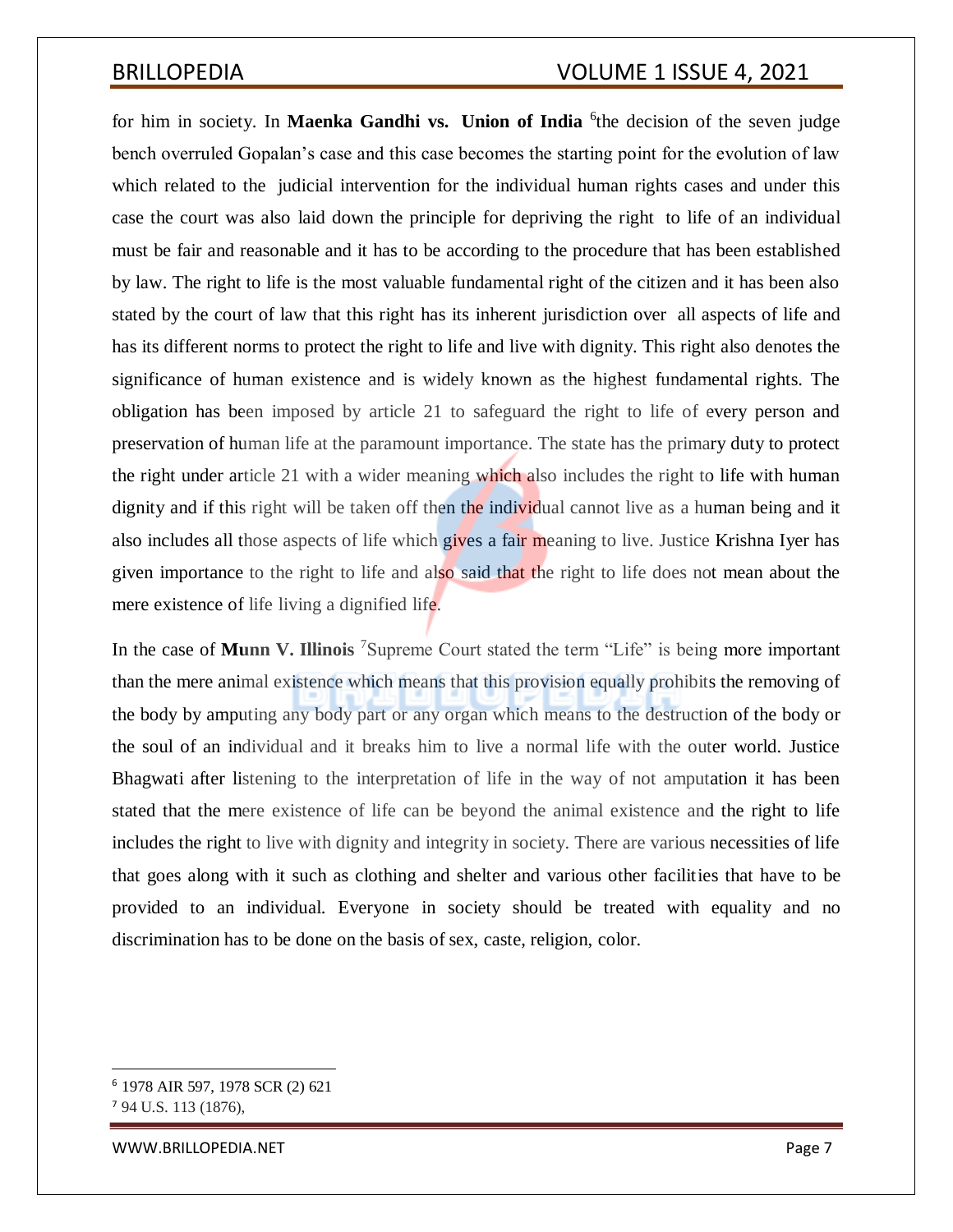In Peoples Union for Democratic Rights v. Union of India <sup>8</sup> it has been held that non-payment of minimum wages to the workers that have been employed in various Projects in Delhi and by not giving them payments was a denial to them of their right to live with basic human dignity and it is a violation of fundamental right under Article 21 of the Constitution. The justice has stated that the rights and benefits that have been conferred on employers that have been employed by a contractor under various sections of labor laws or codes. The Court held that nonimplementation by the private contractors that have been engaged for constructing a building for holding Asian Games in Delhi, and non-enforcement of these laws by the State Authorities of the provisions of these laws was held to be a violation of the fundamental right of workers to live with human dignity that has been mentioned under article 21 of the Indian Constitution.

## **Right to livelihood**

The right to livelihood is come out from the right to life which means no person can live without the means of living and if this right is not treated as a part of the right to life then it'll be easier to deprive the fundamental right of an individual. If this fundamental right would be deprived for any individual then there right to life will be meaningless and his/her living in the society will be impossible in such circumstances. In the case **Oliga Tellis v. Bombay Muncipal Corporation<sup>9</sup>** the payment dwellers approached the Supreme Court regarding this situation and it was stated by the court under article 21 of the Indian constitution the right to life has given a wide meaning, which does not mean that life cannot be taken away or extinguished in such instances when death sentence has been given to an accused it does not mean that state is violating the fundamental right of an accused. In relation to the right to life it is an equally important constitutional right which is the right to livelihood and without this right no person can live without the means of livelihood. The court stated that article  $39(a)^{10}$  and  $41^{11}$  of the constitution provides the state to secure to the citizens and gives them adequate means of livelihood and right to work. If any individual has faced deprivation of his right to live hood without any procedure that has been established by the law it would be considered as infringement of the fundamental right which is conferred by the Constitution.

<sup>8</sup> 1982 AIR 1473, 1983 SCR (1) 456

<sup>9</sup> AIR 1986 SC 180

<sup>&</sup>lt;sup>10</sup> Article 39A of Indian Constitution: free legal aid to the poor and weaker sections of the society and ensures justice for all

<sup>&</sup>lt;sup>11</sup> Article 41 of Indian Consitution: Right to work, to education and to public assistance in certain cases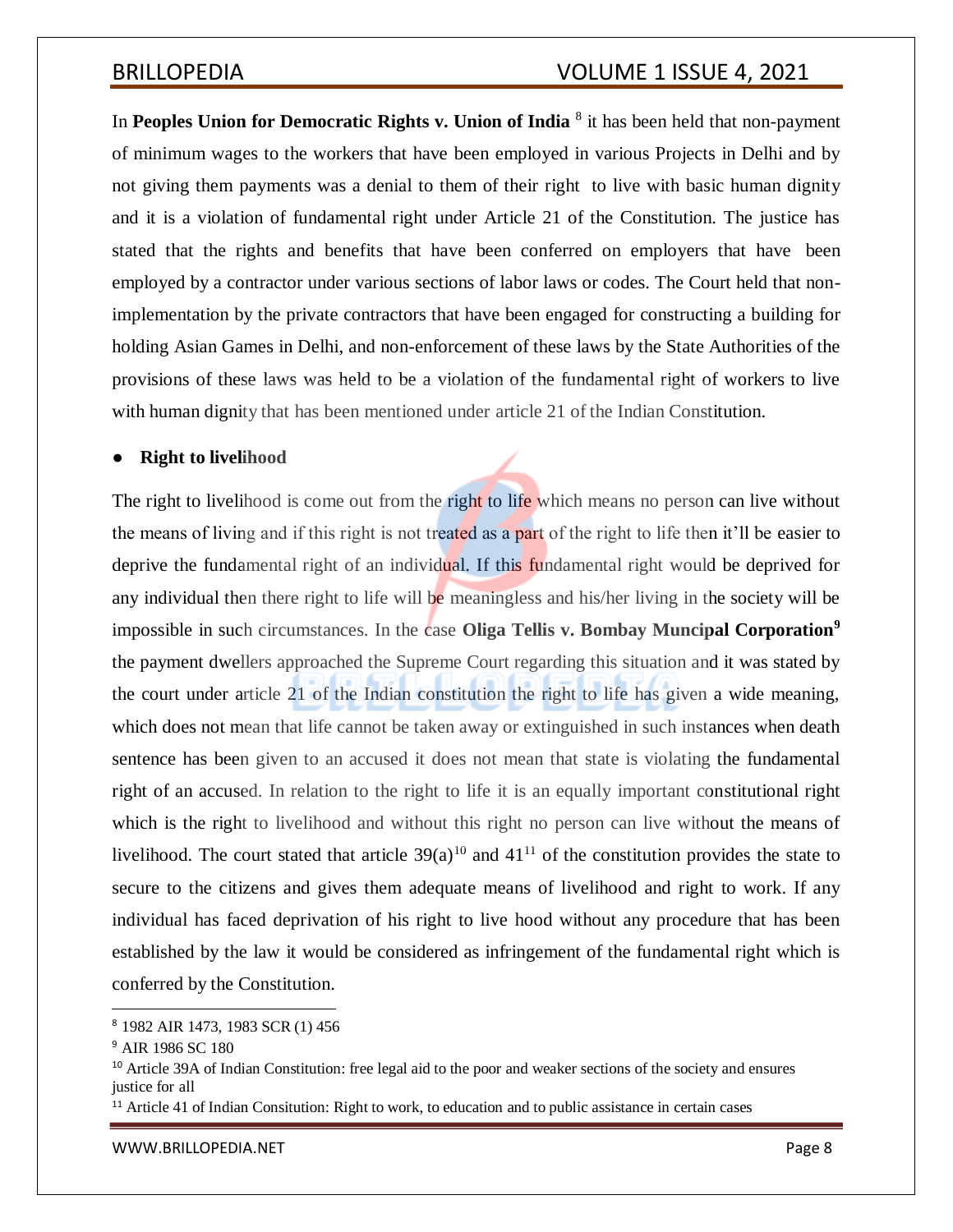Article 21 of the constitution does not deprive the right to life and personal liberty of an individual for that matter on right to livelihood and this article also insist that if the deprivation of the right of an individual is done then it would be according to the procedure of law which must be fair and reasonable. If any individual will be deprived of the right to livelihood without any fair and reasonable manner then it will deprivation of the right under Article 21 of the Indian constitution and it will be declared void. In **M. J. Sivani v. State of Karnataka & Ors**<sup>12</sup> the court stated that article 21 protects livelihood but it does not means that its deprivation can be extended too far or projected to the avocation, business or trade that will be injurious to the public interest or it affects the public moral or public order. It was stated by the court about the regulation of video games or prohibition of some video games will not come under Article 21 nor is the procedure which unfair or unjust.

## **EDUCATIONAL AND CULTURAL RIGHTS (ARTICLE 29-30)**

The right is known as the key development of humanity which means the future of the nation or any country depends on the nature of the education system that has been provided to the society by its nation or by the government. The members of the constituent assembly know the importance of education but due to the lack of resources across the nation they could not provide this right as a fundamental right but mention in the directive principles of state policy. It has to be seen as a human right as an instrument for a social change that emancipates human beings and it leads an individual to liberation from occurrence. The United Nations has also recommended various meets for the re-enforcement in the various provisions that have been provided across the nations to give the right of children to free and compulsory education. Education is the only important key for the nation which creates an educated society and also prepares the coming generation for a bright future and also enables the individual to impel the capacity of the collective. The right to education act 2009 also states about free and mandatory education to elementary level students, under section  $19<sup>13</sup>$  of this act the various provisions related to drinking water, food, playground and ramps for the children who are facing disabilities and for implementing these measures the government has mentioned in the various guidelines also. There can be some discretion can be given to the school authority based on the state's economic

<sup>12</sup> AIR 1995 SC 1770

<sup>&</sup>lt;sup>13</sup> Section 19 of Right to education act, 2009: Norms and standards for school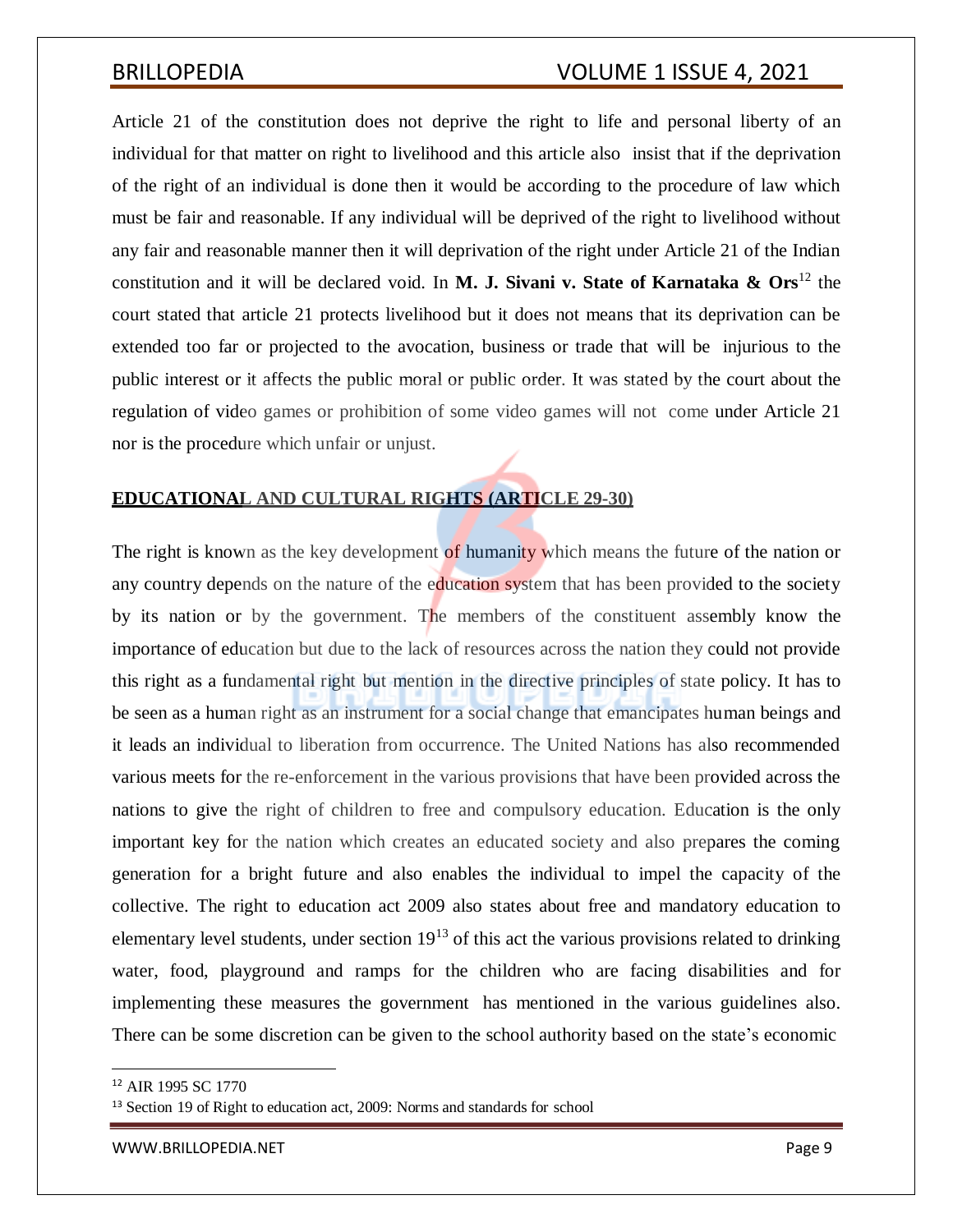status or if the school is situated under the urban pockets of the state and there is no availability of playground then the school cannot be shut down due to these measures and more harm can be done to the education system of our nation. Under section  $12^{-14}$ of the act it has been stated that some percent of seats in all the institutions of the state whether it is government or private or any other, has to be kept vacant so that the students from economically weaker section do not face any difficulty at the time of admission and no discrimination can be done by the schools on the basis of the financial status of the student.

Under Article  $46^{15}$  of the constitution, it has been stated about the promotion of education by the state and also stated about the economic interest to the weaker section that has been surviving in our country, the promotion of the education system among these sections is very necessary because the future of our nation depends on them. Also under article 45 of the constitution the importance of education has been given as it has been stated as the basic necessity of life or for democracy. To bring the stability among the democracy, social integrity and also to eliminate the social evils from the society it is important to key give education to all the youngster and to all the individuals and it has to be mandated among the nation. In **Mohan Jain vs. State of Karnataka**<sup>16</sup> the case was known as the *captivation fee case* in which the court has stated that the right to education has to be a fundamental right under article 21 of the Indian constitution it has been also stated that this right to education cannot be denied to any citizen by charging them higher fees known captivation fee. The instances in this case were that the petitioner has challenged the validity of the notice that has been issued by the government the Karnataka Education Institution (Prohibition of Captivation Fee) Act 1984 that has been passed to regulate the tuition fee that has to be charged by the private medical colleges in the state. The two judge bench held in the judgment that the right to education at all levels across the nation is a fundamental of a citizen under Article 21 of the constitution and by charging the higher fees for the admissions that have meant to be low in the government institutions is illegal and it will be amounting to a denial of the fundamental right and also it will be violative under article 14 of the constitution for being unfair and unjust.

Scheduled Tribes and other weaker sections

<sup>14</sup> Section 12 of Right to education act, 2009: Extent of school's responsibility for free and compulsory education.

<sup>15</sup> Article 46 of Indian Constitution: Promotion of educational and economic interests of Scheduled Castes,

<sup>16</sup> 1992 AIR 1858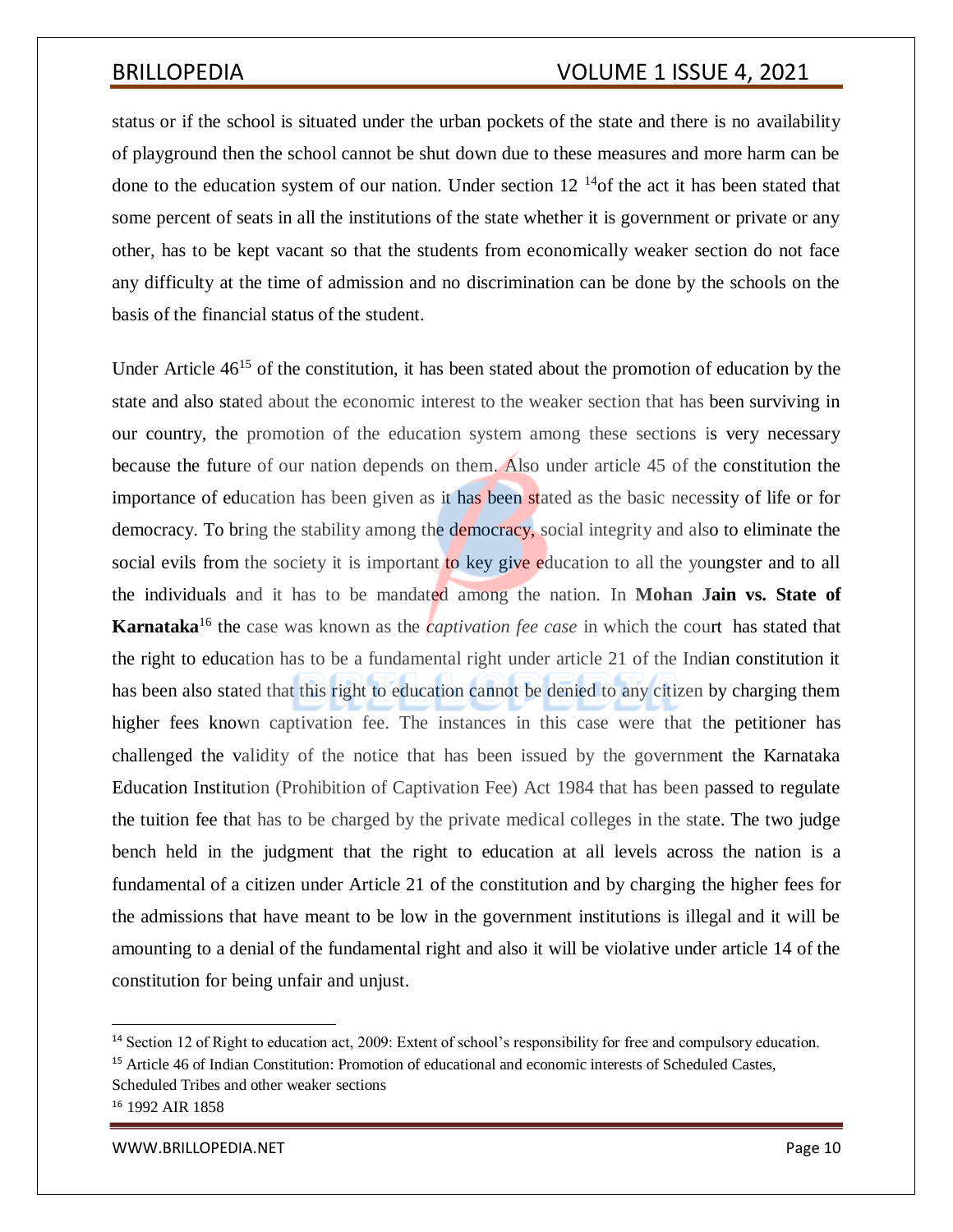In **Unni Krishna vs. State of Andhra Pradesh**<sup>17</sup> the court has stated that the decision after the correction has been given by the court in Mohini Jain case, in which there was five judge bench and the ratio of the judgement was 3:2 in which it was held that right to education is a fundamental right under article 21 of the constitution as it has been stated that this right directly flows from right to life. But the court overruled the mohini case judgement and held that right to free education is available only for the children until have achieved the age of fourteen years but along with this the court also stated that it is based on the obligation of the state to provide education which will be limited to the state economy capacity and development. The obligation that has been created is present under article 41 and  $46^{18}$  of the constitution and it has been stated that these obligations can be discharged by the state by establishing their own institution on the respective places that have been allotted to the state for the specific purpose or they can also grant affiliation to the private institutions. The Supreme Court in a specific manner has interpreted various provisions of part III and IV of the Indian constitution and has made the right to education a fundamental right. The doctrine of waiver cannot be applied to fundamental rights and also under this right because every child has a right that can't be waved off.

Under Article 21A of the constitution the specific target was children from a particular age group which was minor and at the elementary level so the right to education can be enforced at the mandatory stage and no rights of the children can be waived off. The important aspect that has been mentioned under the article related to education is to ensure the basic education of elementary level and it is not supposed to be related to any religious practice or any kind of specialized topic that will create harmony among the children. There are some instances in which some of the institutions have been established by religious minorities and they only chose to give specialized education among the children's whoever take the admissions in these schools and they only talks about some specific language or only one religion on which their school is based but in the practical situation such institutions has the right to do so. Supreme Court in various cases has stated that under article  $30^{19}(1)$  of the constitution related to the establishment of schools and it is clearly stated that these schools will not only focus on religious things but also focuses on formal school education.

<sup>17</sup> 1993 AIR 2178

<sup>18</sup> *Id at 15*

<sup>&</sup>lt;sup>19</sup> Article 30 of Indian Constitution: Right of minorities to establish and administer educational institutions.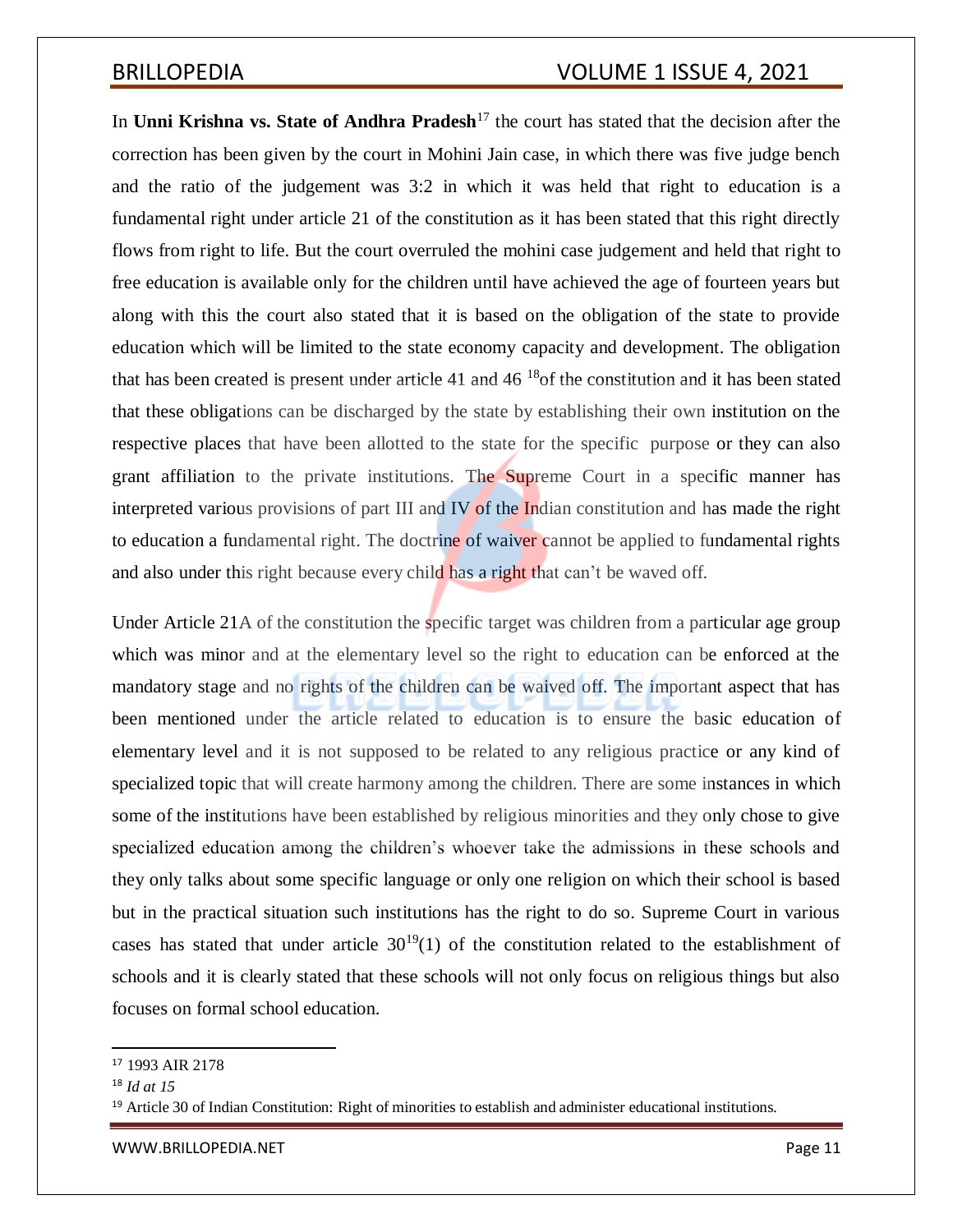It has been stated in the constitution that there are no express restrictions related to the educational scenario but the judicial interpretation has not issued any binding order that minorities will have to open such institutions which could serve both the purposes and the court has also presumed that ordinarily all the minorities would have to wish themselves by giving the modern education among their children and this does not mean that religious education should not be given to them, it is also necessary to give all types of education to make them honorable citizens. In **TMA Pai Foundation vs. State of Karnataka** <sup>20</sup>the formulation of the scheme under Unni Krishnan case has been done and it was meant to be unreasonable restriction under article  $19^{21}(6)$  of constitution it has been resulted into the shortfalls of revenue and making it difficult for the educational institutions to run in a specific manner without any shortage. All the order and directions that has been issued by the state in the direction Unni Krishnan's case was held to be unconstitutional. The court has also observed the right to administer and establishment of the institutions which includes the right to admit students with a reasonable fee structure so the governing body can be constituted and the staff can be appointed and necessary disciplinary actions can be taken.

## **RIGHT TO FREEDOM**

The right to freedom mainly consist of speech and expression, to practice any religion etc. In this aspect we will be covering the wide aspect related to freedom and also be covering most areas of law which is necessary for an individual to live with human dignity. Basically right to freedom of speech and expression is stated under article  $19^{22}$  of the Indian constitution it states that all individuals or citizens have the right to freedom of speech and expression. It means that an individual can express their views by speaking, writing or by any other mode he will be able to express it. Basically it includes an individual's expression through any medium which is necessary to express it and this can also be done by the medium of press or media or by the newspapers. The propagation of the ideas with a free mind is the necessary objective and this can be done through the press itself. Basically these ideas are secured by the freedom of circulation

<sup>20</sup> W.P 1297 of 1984

<sup>&</sup>lt;sup>21</sup> Article 19 of Indian Constitution: Protection of certain rights regarding freedom of speech etc.

<sup>22</sup> *Id at 21*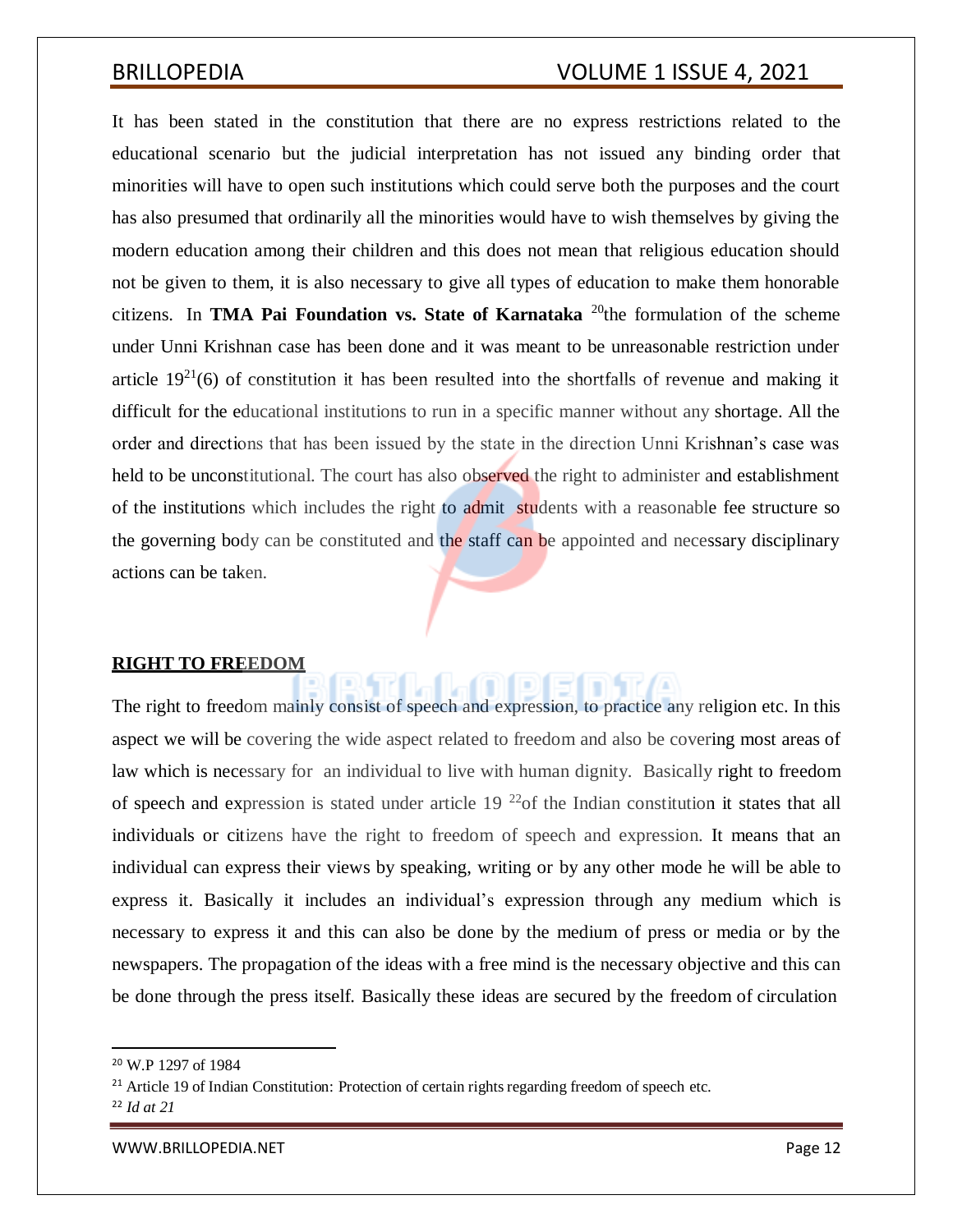and the liberty of circulation is as much as important as the liberty to the publication and without it the publication would be of little value even the freedom of speech and expression includes the liberty of the propagation and it is not only dependent on the individuals views only. This also includes the right to propagation or the right of publication in which the publication of individual's views has to be done to express it among the nation otherwise if it is not included in the fundamental right then it cannot be included as freedom and would also not include the freedom of press as the fundamental right. Among with these rights the reasonable restriction are also imposed under article  $19^{23}(2)$  of Indian constitution so that expressions or speech or any other thing that has been included under the freedom of speech and expression can make irrelevant allegations against the judiciary.

It is necessary to note that these restrictions can be placed as much as by an action of the state by its inaction which means that it is the failure on the part of the state to guarantee this fundamental right to all the citizens rather than irrespective of circumstances and the class or the society to which they belong and this right would be constituted as a violation under article 19(1) (a) of the constitution. It has been stated that this right is regarded as the most basic right among the other rights that have been mentioned under the elements of democracy which allows the individuals to participate socially in the political process of the country. This right as a greater extent is giving a wider scope to the individual life for living with dignity with a cast experience of political and social life and also this right is only available to the Indian citizens not for the foreign nationals. The right is not absolute in nature and allows the government to enact laws and impose restrictions in the interest of the integrity of the nation. It has been mentioned under the preamble of the constitution that the citizens of India have declared the solemn for the protection of liberty and expression among the nation. The state is also under an obligation that creates the conditions in which all the citizens can be effectively and efficiently enjoy the rights that have been given to them whether as a constitutional right or by the means of fundamental rights. In **Romesh Thappar v State of Madras<sup>24</sup>** the Supreme Court has stated that freedom of speech and expression under article 19 of the constitution also includes the freedom to propagate the ideas which have been ensured by the freedom of publication and it has been also stated that

<sup>23</sup> *Id at 21*

<sup>&</sup>lt;sup>24</sup> AIR 1950 SC 124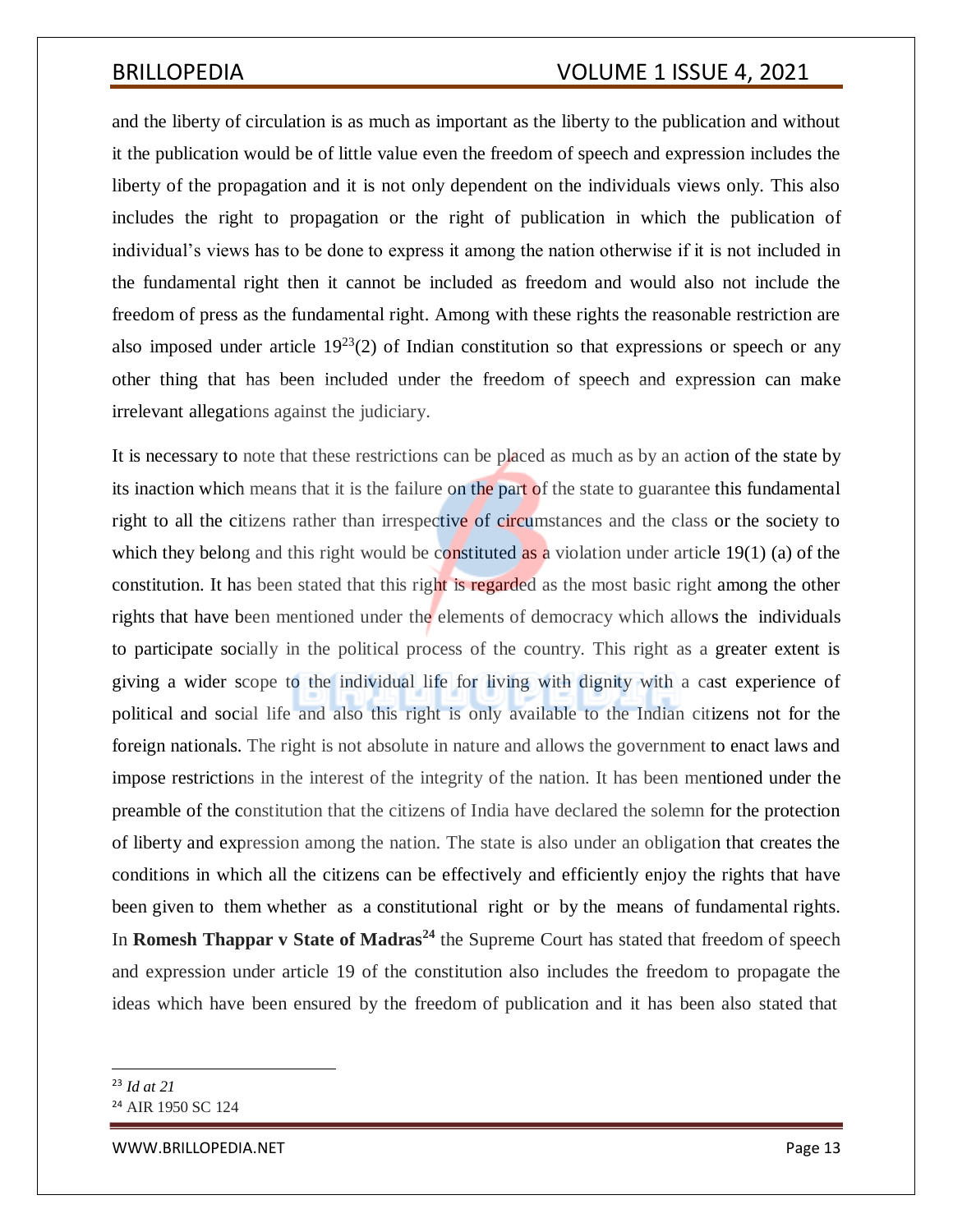publication is the little value without the circulation. It has been also observed that article  $19^{25}(2)$ of the constitution is not absolute and reasonable restrictions can be imposed under this right for certain reasons which can affect the sovereignty and integrity of the country. This has been said that this also includes the right to express the individual views by expressing and the opinions on any issue whether it will be done by writing or by words of mouth.

The Indian constitution has made a secular system for protecting the religion of all the citizens that are residing in the nation with equal regards but under the framework of the constitution the enhancement related to the protection of their religious beliefs has been done in a progressive manner and the state has done under the consistent way. The state has also approached towards the religion in these constitutional provisions that have been provided by the legislators so the principle distance can be maintained among the religion. The states intervention in religious beliefs is based on substantive values such as *public* order, morality or integrity of the state. The progress will only be done if there will be some betterment of the society otherwise not. In the context of the religious beliefs the Indian courts have given the judicial definition of the religion that has been protected under the secular provisions of the constitution and they have also protected the matters of religion under the same provisions from which the matters of secular interest are based or related to the religious practices which were liable to maintain the social reforms and the common good among the nation or the society. Our constitution guarantees every citizen to practice any religion or they can follow any religion of their choice as there are many religions that have been practiced in our nation according to this right they have to protect and spread peace among or through their religion and if there is disharmony has been done in the religious beliefs then it is the duty of the state to protect the harmony of the religion and punish the offenders who have been using the belief of the citizens gaining benefits by creating the disharmony among the citizens.

Religion is a matter of belief or faith among the citizens and the constitution has known the importance of it and has given it as a fundamental right and also protecting it. Being a secular nation the country has protected the religious beliefs or the state can introduce religious reforms and can protect the minority by formulating some policies on the religious beliefs. Our nation has always followed the concept of neutrality and positive roles towards religious beliefs. For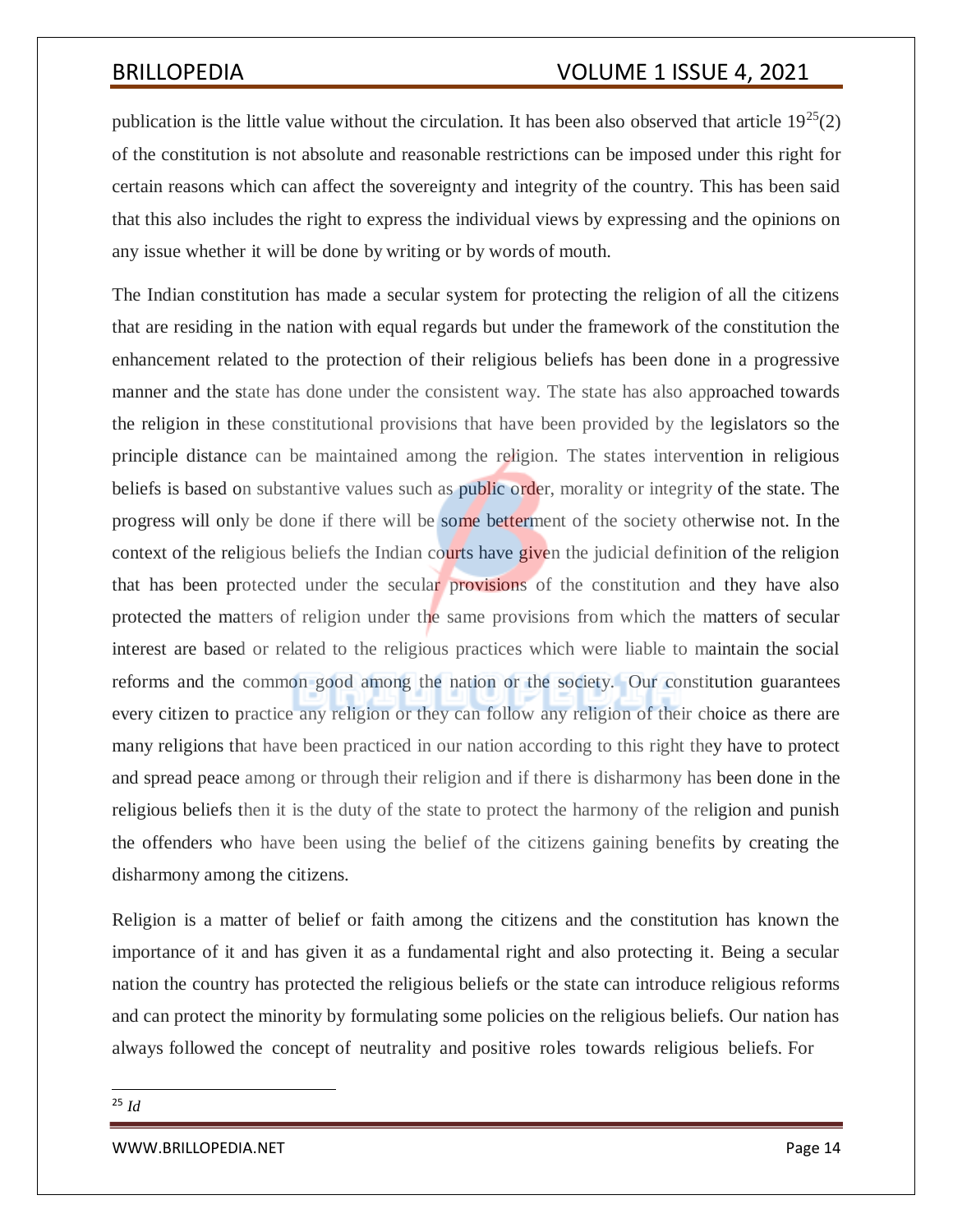relating to the secular state in the case of S. R. Bommai v. Union of India<sup>26</sup>, the court has stated that secularism is the basic element or feature of the constitution and has also observed that politics and religion cannot be mixed because if the state follows the unsecular regulations of policies then it will be contrary to the constitutional provisions and being in a secular country all are equal and should be treated in an equal manner and follows the right to equality. Freedom of religion has been guaranteed under the fundamental rights to all the citizens of the country and relating to the religion while mixing up with the political nature then it has no place in the matters of state.

## **CONSTITUTIONAL RIGHTS**

## **INTRODUCTION**

The fundamental rights are the basic rights that have been granted to every citizen of India without any discrimination of their caste, sex, creed or religion and these are guaranteed under Part III of the constitution. But the constitutional rights differ from the fundamental rights of the constitution as these are the supreme rights are guaranteed under the constitution which means if any law contradicts these rights then it will be declared null or void by the constitution. These rights are not basic in nature and do not apply to every citizen as they are not similar to the fundamental rights. The rights which are not covered under Part III are known as the constitutional rights such as the right to property, right to vote, legal drinking age, right to drive a vehicle etc. there are various aspects that are cover under the constitution and depends on the age of the person and those rights are the constitutional rights. If an individual has attained the age of majority which has been mentioned by the legislation then rights can be conferred by an individual and he is free to enjoy those rights without any restriction but it has to be enjoyed under the law provisions and no violation of these rights has to be done by any citizen. These rights can be interpreted and created by the law depending on the various instances or from case to case basis. For an example Right to property has been stated under article 300A of the constitution which means it is not the fundamental right as it can be taken away if the legislators have signed the act then it will be taken away from an individual after the authority of law has

<sup>&</sup>lt;sup>26</sup> AIR 1994 SC 1918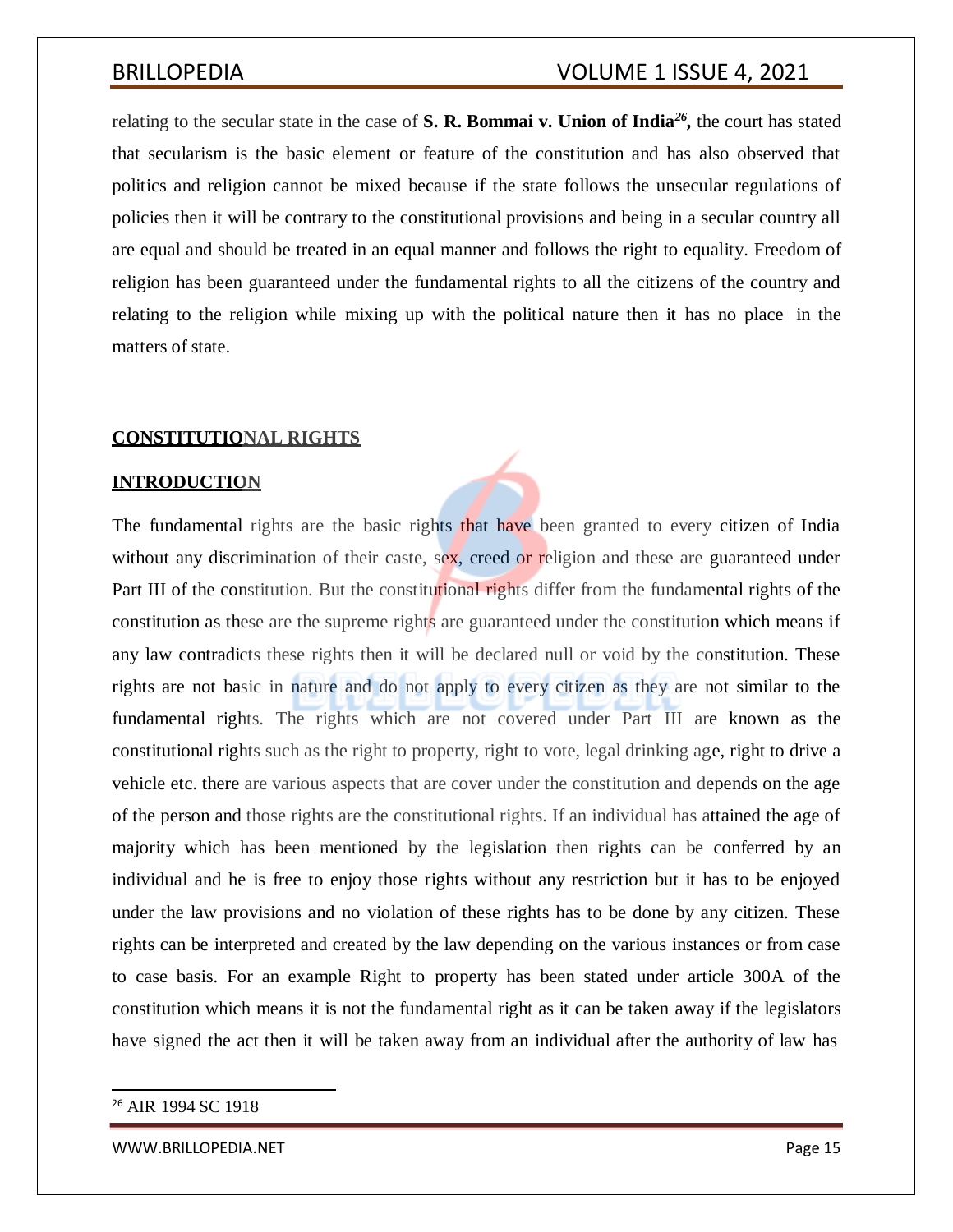been given. If the legislators have signed an act under this right then it will be enforceable and the right will be legally valid. In the earlier instances this right was the fundamental right before signing the act but now it can be taken away because it is not the fundamental right.

## **RESTRICTIONS AND LIMITATIONS UNDER CONSTITUTIONAL RIGHTS**

There are some limitations that have been imposed on the state by the various provisions of the Indian constitution and due to these provisions the rights of an individual gave rise to the corresponding aspects which can be enforced in the court of law if the legislative or the executive body of the nation will violate these rights. Under article 256<sup>27</sup>it has been stated about the levying of the tax which can only be collected by the authority of law so this provision confers the rights on an individual which will not be subjected to arbitrary taxation by any executive and if any tax has been levy on an individual by the executive without any legislative sanction then the relief can be made from the court of law otherwise no action can be taken upon the levying of the tax. It has been also stated by the court of law, if the tax has been levied from an individual without any legal sanction then it has to be refunded because it will violate article  $265^{28}$  of the constitution. The new provision has been mentioned in regarding this aspect which is under Article 300A of the constitution and under article 301 it has been stated about the trade and commerce throughout the territory of India and various provisions related to it have been mentioned under this article. This states about the restriction on the trade, if the legislation or executive impose any restrictions upon the freedom of trade which has not been mention under Part XIII of the constitution and the individual has been affected by those restrictions then he can challenge the action that has been taken by the legislators in the court of law and the appropriate proceedings can be conducted for resolving the issue.

<sup>&</sup>lt;sup>27</sup> Article 256 of Indian Constitution: Obligation of States and the Union

<sup>&</sup>lt;sup>28</sup> Article 265 of Indian Constitution: Taxes not to be imposed save by authority of law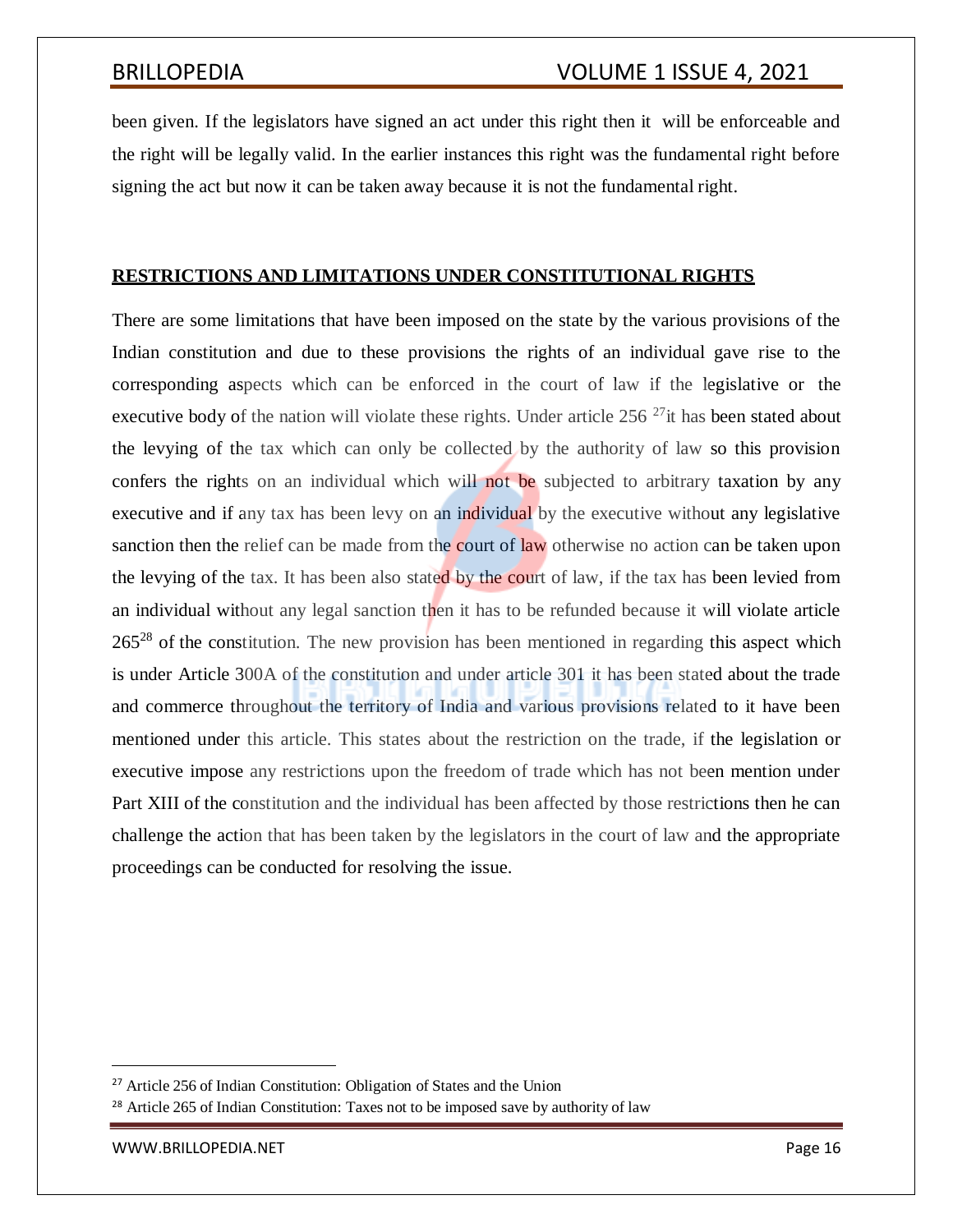## **MORAL RIGHTS**

## **INTRODUCTION**

The moral rights or the rights are defined by the society on which an individual is being judged or the character of a person defines their moral values in a society. It is decided by the society that the person has gained his moral values in a good manner or not and the behavior of the person plays an important role in a society from which it has been seen he has gained good rights or not. An individual choices is mostly dependent on his decisions that are taken in their life and it is mostly dependent on the larger extent on the moral rights he or she bears. In normal terms these rights defines the good and bad or right or wrong of the person's life which leads them to live with dignity and maintain some social integrity in the society. The moral rights are so much necessary for the human beings which leads them to good decision making, if the moral values that has been bear by an individual are good since childhood. There are various instances which can give the best examples of an individual for judging that he has gained some good moral values in his life or not, it can be stated from the initial stage by helping other individuals who are in difficulty it does not mean you see a person in a difficulty and you left it from there, you have to help an individual at that extent you are capable off. You don't have to hurt anybody without any reason because it doesn't means to be good to hurt somebody and it not only includes human beings but also those creatures that has been made by god. If you hurt or cheat someone then it seems to be wrong in a society and it is against the moral values that has been taught to you since your childhood. We have seen many instances during the adult age, individuals doesn't respect their parents or grandparents calling by their name or using foul language in front of them thinking of it they seem to be cool in nature. But it seems to be so much disrespectful for a person who hears those words or language who have taught you their whole life and given good moral values and also helps you to survive at your difficult times and manage to resolve all the problems that has been faced you and what you give at your extent is some foul language, disrespect that has not to be expected by them.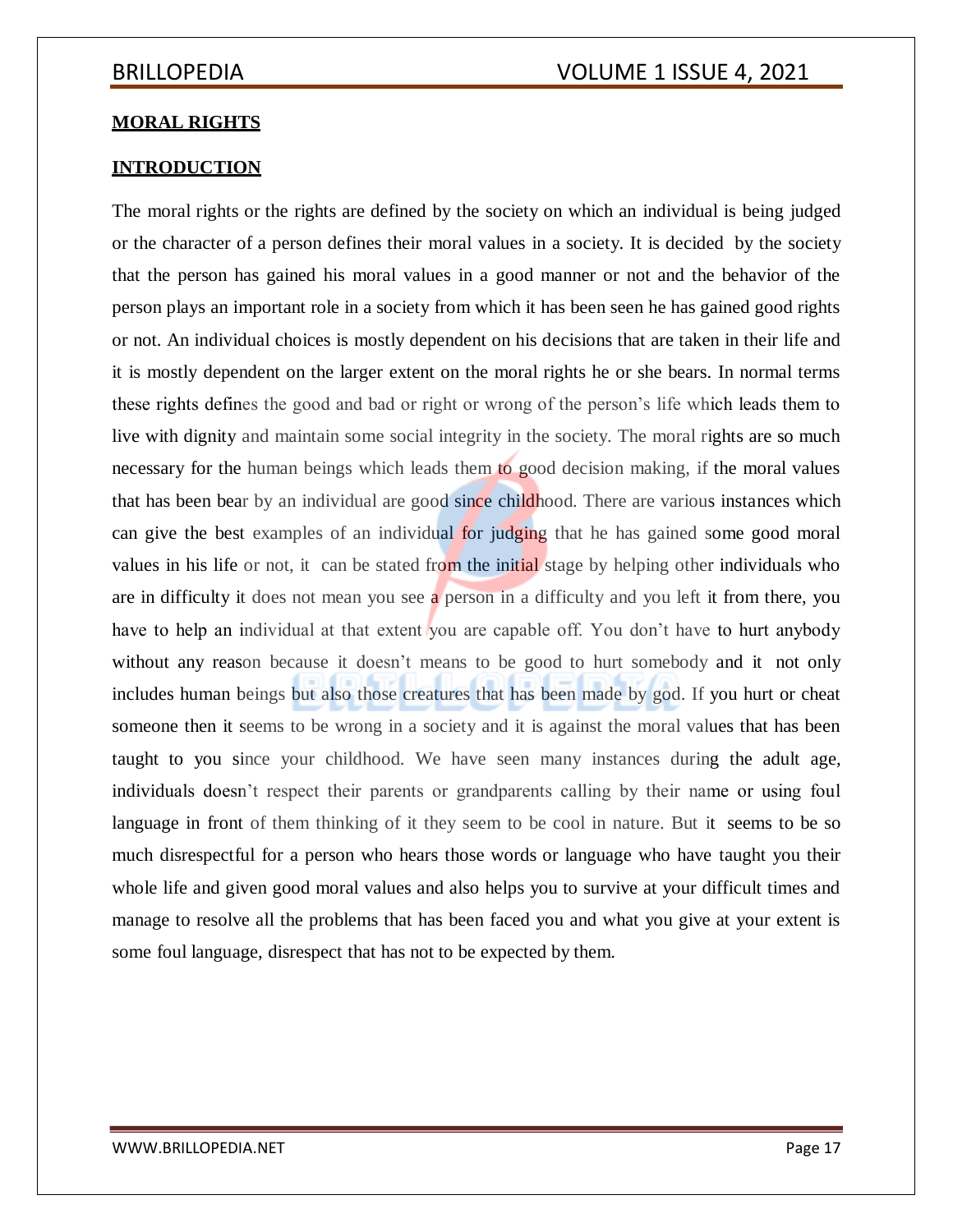## **ASPECT OF MORAL RIGHTS UNDER INDIAN SOCIETY**

In our Indian society the parents are known as our gods of the society for their children so it means if you disrespect your parents you are disrespecting your god and society will judge you as a bad guy who never learned to give respect to their own parents. In our childhood we always learn from the quote "*you give respect, you take respect"* this only means if you give good things to society then as a result you will also receive something good. The Indian society has given the higher values to the moral values from the earlier times as they give the higher regard to the culture they follow. From childhood the individuals are taught about their culture to follow the tradition of their culture as they have to represent their society in the nation and they are taught right and wrong as per the society standards. The first lesson that has been taught to the individuals are of being a good moral character as they have to maintain their good moral and in the culture that has been followed in India smoking, drinking is being taboo in the society especially for the girls. But due to the advancement of tradition and time most of them are not following their culture and women on the name of equality are also being indulged in such activities that will dishearten the Indian society and they are reflecting the bad morale in the society. But there are some exceptions and every society has so this does not mean the wrongful activities that has been done by some of the individuals will lead the society to wrong direction there are also some good individuals who maintain their good morale's in the society giving their best for the good of the society.

## **CONSUMER RIGHTS**

## **INTRODUCTION**

If we look out at the growing of the economy among the nation and would take into the consideration of the International aspects also then there are many business practices are running across the nation and in relation to that we have to notice about the consumer protection rights because the consumer is giving the huge amount of money in exchange of the goods whether they are buying from the domestic market or from the international markets they are expecting the better quality of the products in exchange of the amount of money they are spending. But to the developments and innovations that have been taking place affects the quality, availability and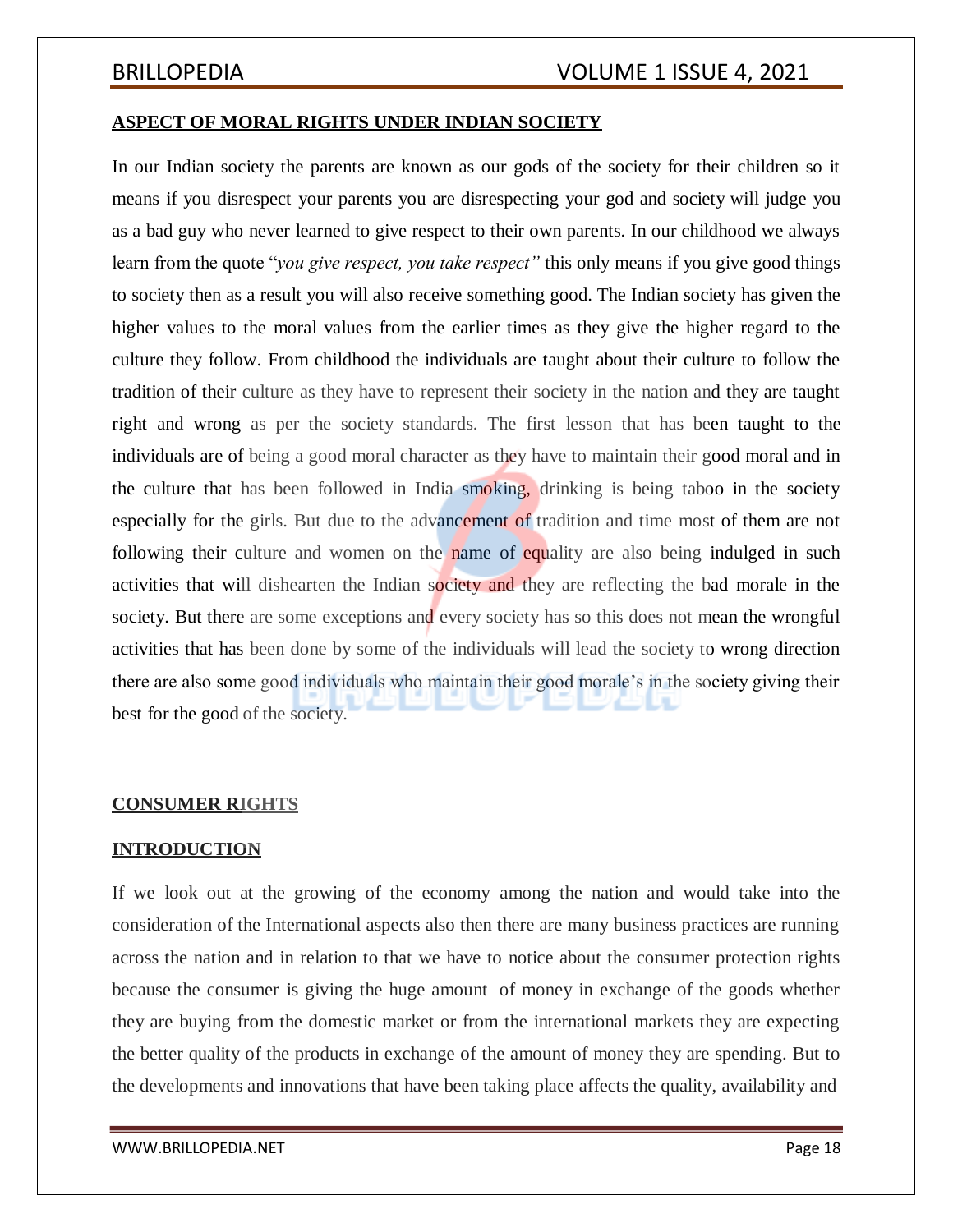safety of goods and services that have been provided by the companies. But to do these developments the customers have faced exploitation many times in the form of quality, high prices, and the services that have been provided by the companies, black marketing and much more. The consumer protection act 2019 has covered the various new aspects of law and various amendments have also been done under this act and more transparency among the consumer, retailer channel has been given under this act with various penalties. The transaction for the purchasing of goods that have been done under this act would be covering both offline and online mode of shopping. The CPA, 1986 aims to protect the rights and interest of the consumers and but the provisions and the frameworks that have been present in the 1986 act has suffered from some limitations. Despite having these provisions and limitations this act fails to protect the consumers from unsurplus exploitation that has been faced by them and other violations that have been committed by the companies against the consumers.

## **INSTANCES OF CONSUMER PROTECTION ACT**

The main issue that has been raised under this act was that the product liability which has been resolved under the present act of 2019 that has been enacted by the legislation. At the time of this act various allegations have been made against Maggie's noodles and various defects that has been found in the Volkswagen cars which have raised the alarm relating to the ineffectiveness of the laws also caused harm to the consumers so in seeing of these problems it was also felt by the legislators to do some amendments and introduce new laws under the act so that the liability can be imposed upon the manufacturers, dealers and the distributors which are dealing with such products. The new act focuses on the complaints that have been done by the consumers related to online platforms such as e commerce websites. It has been also stated by the court that the interest of the consumer has to be kept in the primary place and the consideration is an essential commodity that has to be available to a common man at a fair price and this has to be the priority over the other things. The consumer has various rights under this act as they are right to be heard, to seek redressal, right to information, right to protection, right to consumer education. As these are the basic rights which can be avail by the consumers and various changes are also done under this. From right to be heard means if the consumer has been exploited by the retailer or any other company than it should be heard by the competent authorities or he can file a suit against that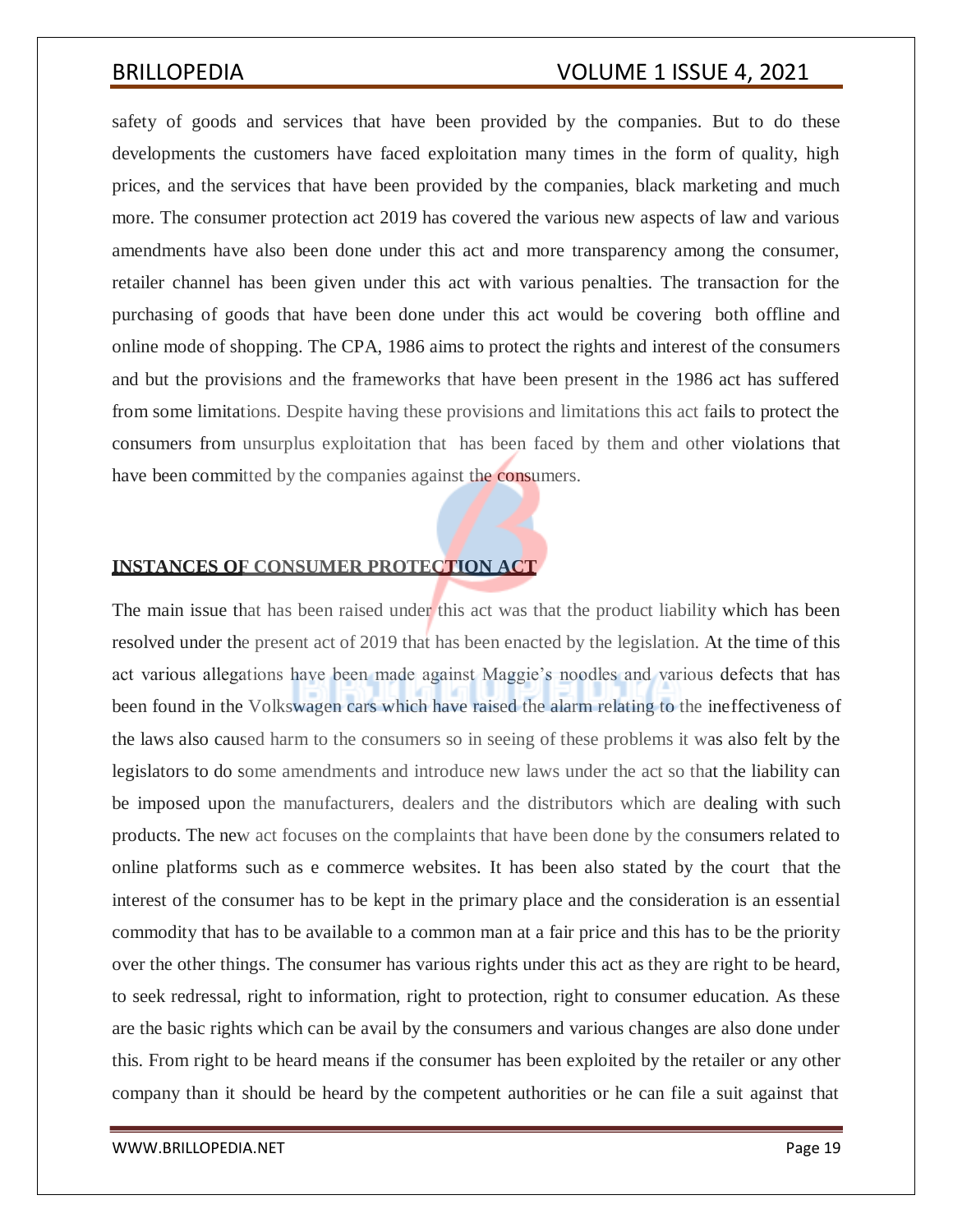company and take the matter to the redressal agencies so that justice can be done. Every consumer has the right to seek information of the product he is purchasing from the store, every minute detail has to be given to the consumers no information has to be kept hidden from them. There are various agencies and forum has been enacted for the consumer where he can seek justice related to the exploitation matter and compensation has been decided under the new act with various other matters so that burden of courts should be kept low. The major changes that have been done in the act are on the pecuniary jurisdiction, ADR and other changes that are mentioned under this act. In pecuniary jurisdiction, the limit for the jurisdiction at the district forum has been increased up to Rs. 1crore, the limit for the jurisdiction at the State commission is Rs.1crore to 10crore, and the limit for the jurisdiction at the national consumer redressal commission is 10crore and more.

The review power has been given to three of the commissions which were not present in the previous act. Along with this the mediator will be appointed at the initial stage of the case and it has to be resolved with the help of the mediator, if the case is not settled by mediation then it will further go on the respected forum. The 2019 Act also provides for filing of Complaints before the District Forums electronically in accordance with the rules which are yet to be prescribed by the Government. The product liability has also been introduced in the act in which the product seller and manufacture will be liable if they sold the defected product to the consumer and they have to compensate for any harm caused to a consumer by such defective product. The ground commonly was taken by E-commerce websites that they only act as aggregators which will now not be answerable before the court anymore and the liability will be on the manufacturers for the defective product. The section 69 is also added in the act which is stating about the coadunation of delay. If the court finds out that the fake complaint has been filed by the consumer then they have to pay Fifty thousand fine. The consumer can also file the case in their own jurisdiction if the consumer have bought the product from the other city.

There are various benefits that have been gained by the consumers under this act they were:

The consumers are protected against the exploitation that has been done by the companies or against the marketing of the goods and which are harmful to the dignity of an individual